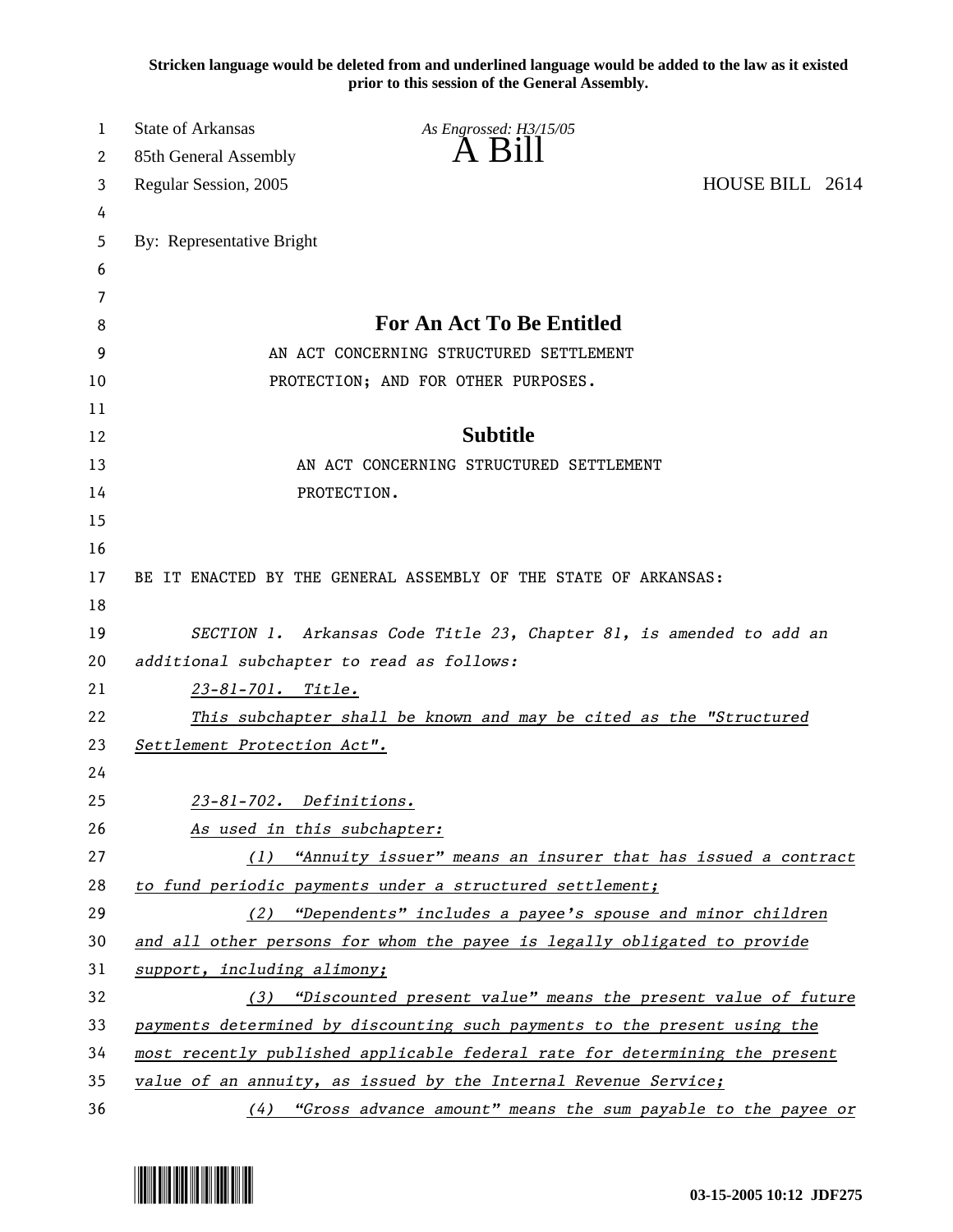| 1  | for the payee's account as consideration for a transfer of structured         |
|----|-------------------------------------------------------------------------------|
| 2  | settlement payment rights before any reductions for transfer expenses or      |
| 3  | other deductions are made from the consideration;                             |
| 4  | (5) "Independent professional advice" means advice of an                      |
| 5  | attorney, certified public accountant, actuary, or other licensed             |
| 6  | professional adviser;                                                         |
| 7  | (6) "Interested parties" means, with respect to any structured                |
| 8  | settlement, the payee, any beneficiary irrevocably designated under the       |
| 9  | annuity contract to receive payments following the payee's death, the annuity |
| 10 | issuer, the structured settlement obligor, and any other party that has       |
| 11 | continuing rights or obligations under the structured settlement;             |
| 12 | (7) "Net advance amount" means the gross advance amount less the              |
| 13 | aggregate amount of the actual and estimated transfer expenses required to be |
| 14 | disclosed under $$ 23-81-703(5);$                                             |
| 15 | (8) "Payee" means an individual who is receiving tax free                     |
| 16 | payments under a structured settlement and proposes to make a transfer of     |
| 17 | payment rights under the structured settlement;                               |
| 18 | (9) "Periodic payments" includes both recurring payments and                  |
| 19 | scheduled future lump sum payments;                                           |
| 20 | "Qualified assignment agreement" means an agreement<br>(10)                   |
| 21 | providing for a qualified assignment within the meaning of Section 130 of the |
| 22 | Internal Revenue Code of 1986, as in existence on January 1, 2005;            |
| 23 | (11) "Responsible administrative authority" means, with respect               |
| 24 | to a structured settlement, any government authority vested by law with       |
| 25 | exclusive jurisdiction over the settled claim resolved by the structured      |
| 26 | setElement;                                                                   |
| 27 | (12) "Settled claim" means the original tort claim or workers'                |
| 28 | compensation claim resolved by a structured settlement;                       |
| 29 | (13) "Structured settlement" means an arrangement for periodic                |
| 30 | payment of damages for personal injuries or sickness established by           |
| 31 | settlement or judgment in resolution of a tort claim or for periodic payments |
| 32 | in settlement of a workers' compensation claim;                               |
| 33 | $(14)$ "Structured settlement agreement" means the agreement,                 |
| 34 | judgment, stipulation, or release embodying the terms of a structured         |
| 35 | setElement;                                                                   |
| 36 | (15) "Structured settlement obligor" means, with respect to any               |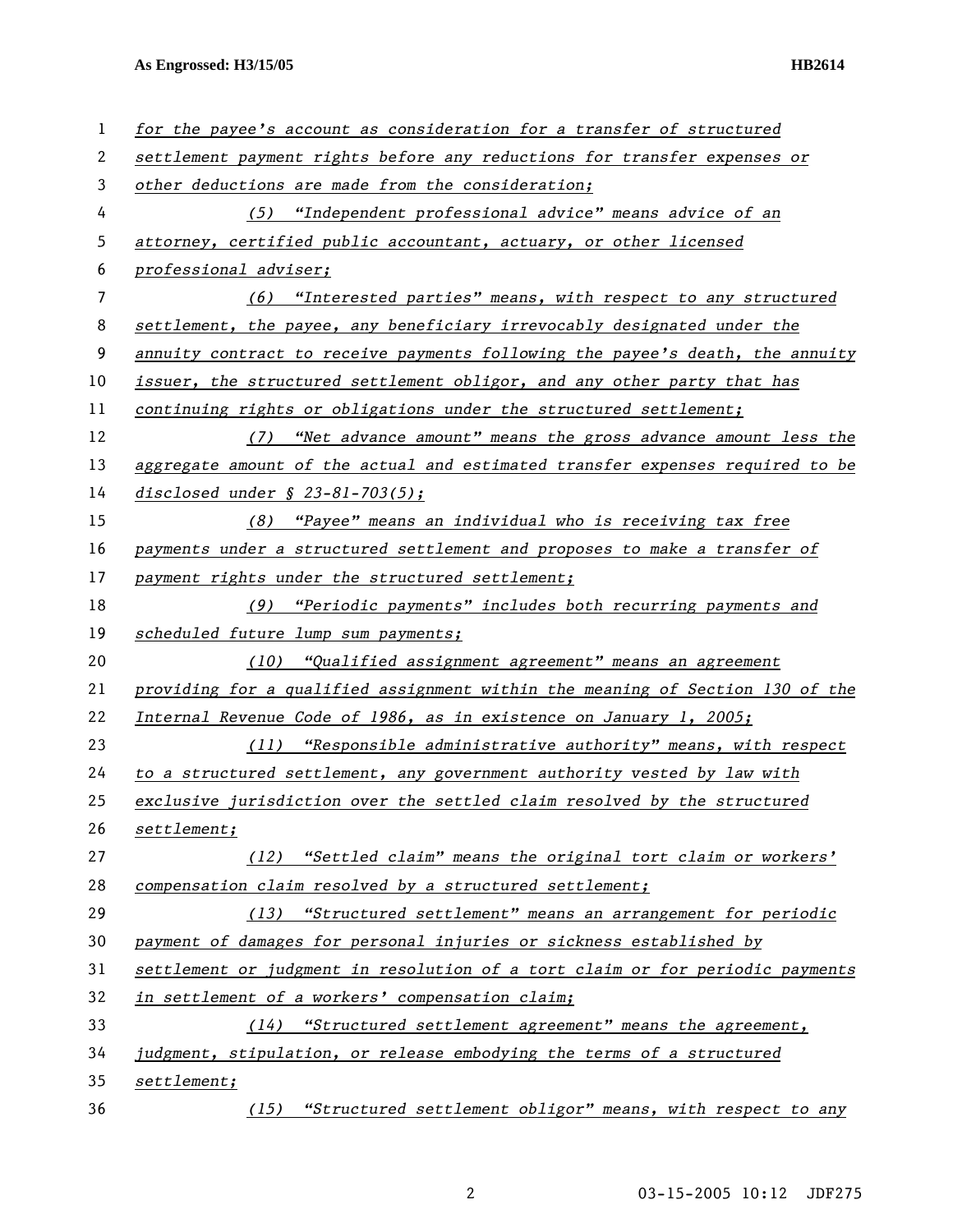| 1  | structured settlement, the party that has the continuing obligation to make  |  |
|----|------------------------------------------------------------------------------|--|
| 2  | periodic payments to the payee under a structured settlement agreement or a  |  |
| 3  | qualified assignment agreement;                                              |  |
| 4  | (16) "Structured settlement payment rights" means rights to                  |  |
| 5  | receive periodic payments under a structured settlement, whether from the    |  |
| 6  | structured settlement obligor or the annuity issuer, when:                   |  |
| 7  | (A) The payee is domiciled in, or the domicile or                            |  |
| 8  | principal place of business of the structured settlement obligor or the      |  |
| 9  | annuity issuer is located in, this state;                                    |  |
| 10 | (B)<br>The structured settlement agreement was approved by a                 |  |
| 11 | court or responsible administrative authority in this state; or              |  |
| 12 | (C) The structured settlement agreement is expressly                         |  |
| 13 | governed by the laws of this state;                                          |  |
| 14 | (17) "Terms of the structured settlement" includes, with respect             |  |
| 15 | to any structured settlement, the terms of the structured settlement         |  |
| 16 | agreement, the annuity contract, any qualified assignment agreement, and any |  |
| 17 | order or other approval of any court or responsible administrative authority |  |
| 18 | or other government authority that authorized or approved the structured     |  |
| 19 | $set$ <i>denent;</i>                                                         |  |
| 20 | (18)(A) "Transfer" means any sale, assignment, pledge,                       |  |
| 21 | hypothecation, or other alienation or encumbrance of structured settlement   |  |
| 22 | payment rights made by a payee for consideration.                            |  |
| 23 | (B) However, "transfer" does not include the creation or                     |  |
| 24 | perfection of a security interest in structured settlement payment rights    |  |
| 25 | under a blanket security agreement entered into with an insured depository   |  |
| 26 | institution, in the absence of any action to redirect the structured         |  |
| 27 | settlement payments to the insured depository institution or an agent or     |  |
| 28 | successor in interest, or otherwise to enforce the blanket security interest |  |
| 29 | against the structured settlement payment rights;                            |  |
| 30 | (19) "Transfer agreement" means the agreement providing for a                |  |
| 31 | transfer of structured settlement payment rights;                            |  |
| 32 | (20)(A) "Transfer expenses" means all expenses of a transfer                 |  |
| 33 | that are required under the transfer agreement to be paid by the payee or    |  |
| 34 | deducted from the gross advance amount, including, without limitation, court |  |
| 35 | filing fees, attorney's fees, escrow fees, lien recordation fees, judgment   |  |
| 36 | and lien search fees, finders' fees, commissions, and other payments to a    |  |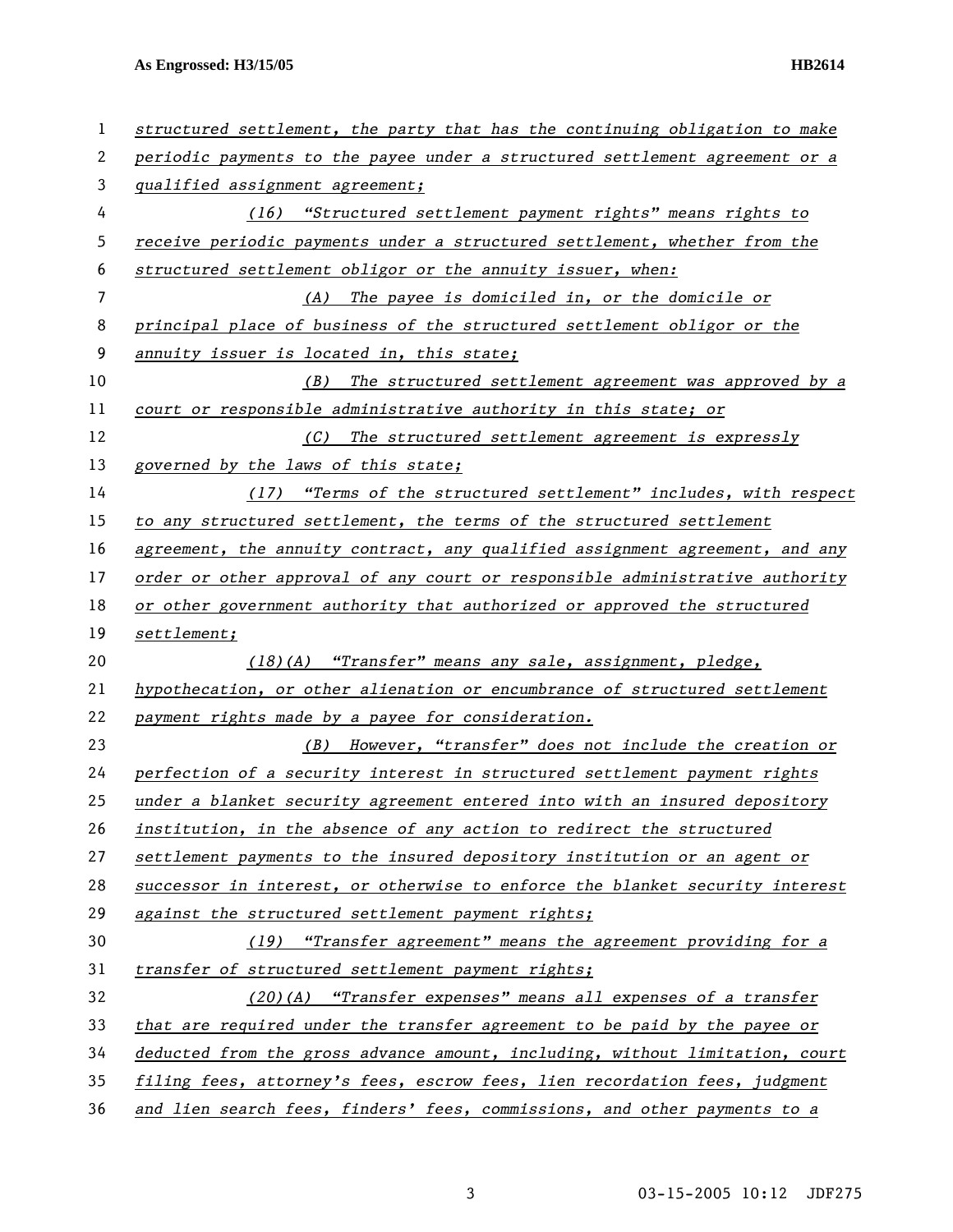| 1  | broker or other intermediary.                                                 |
|----|-------------------------------------------------------------------------------|
| 2  | "Transfer expenses" does not include preexisting<br>(B)                       |
| 3  | obligations of the payee payable for the payee's account from the proceeds of |
| 4  | a transfer; and                                                               |
| 5  | (21) "Transferee" means a party acquiring or proposing to                     |
| 6  | acquire structured settlement payment rights through a transfer.              |
| 7  |                                                                               |
| 8  | 23-81-703. Required disclosures to payee.                                     |
| 9  | Not less than three (3) days prior to the date on which a payee signs a       |
| 10 | transfer agreement, the transferee shall provide to the payee a separate      |
| 11 | disclosure statement in bold type no smaller than fourteen (14) points,       |
| 12 | setting forth:                                                                |
| 13 | The amounts and due dates of the structured settlement<br>(1)                 |
| 14 | payments to be transferred;                                                   |
| 15 | The aggregate amount of the payments;<br>(2)                                  |
| 16 | The discounted present value of the payments to be<br>(3)                     |
| 17 | transferred, which shall be identified as the "calculation of current value   |
| 18 | of the transferred structured settlement payments under federal standards for |
| 19 | valuing annuities", and the amount of the applicable federal rate used in     |
| 20 | calculating the discounted present value;                                     |
| 21 | (4)<br>The gross advance amount;                                              |
| 22 | (5) An itemized listing of all applicable transfer expenses,                  |
| 23 | other than attorney's fees and related disbursements payable in connection    |
| 24 | with the transferee's application for approval of the transfer, and the       |
| 25 | transferee's best estimate of the amount of any such fees and disbursements;  |
| 26 | The net advance amount;<br>(6)                                                |
| 27 | The amount of any penalties or liquidated damages payable by<br>(7)           |
| 28 | the payee in the event of any breach of the transfer agreement by the payee;  |
| 29 | and                                                                           |
| 30 | A statement that the payee has the right to cancel the<br>(8)                 |
| 31 | transfer agreement, without penalty or further obligation, not later than the |
| 32 | third business day after the date the agreement is signed by the payee.       |
| 33 |                                                                               |
| 34 | 23-81-704. Approval of transfers of structured settlement payment             |
| 35 | rights.                                                                       |
| 36 | No direct or indirect transfer of structured settlement payment rights        |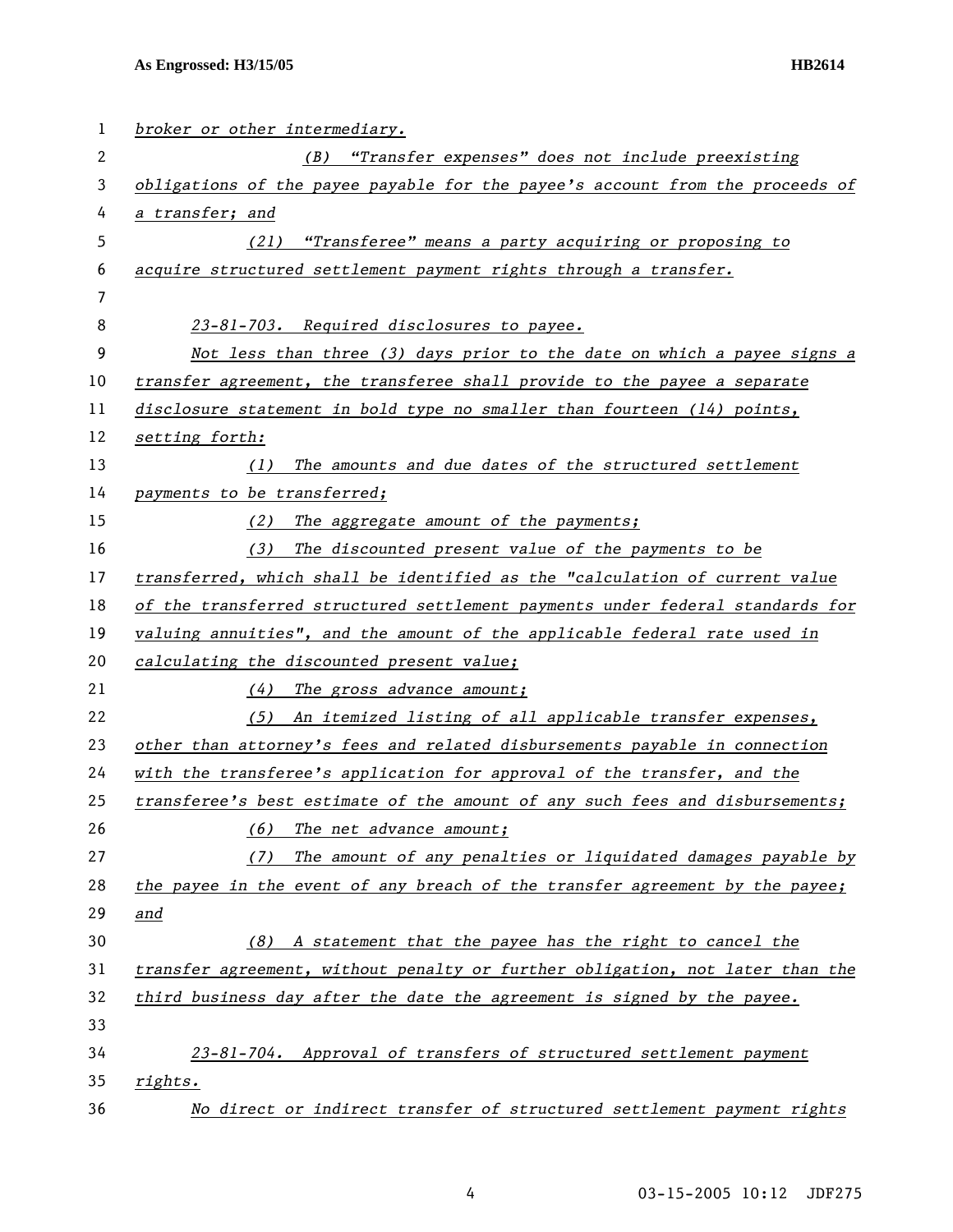| 1  | shall be effective and no structured settlement obligor or annuity issuer    |
|----|------------------------------------------------------------------------------|
| 2  | shall be required to make any payment directly or indirectly to any          |
| 3  | transferee of structured settlement payment rights unless the transfer has   |
| 4  | been approved in advance in a final court order or order of a responsible    |
| 5  | administrative authority based on express findings by the court or           |
| 6  | responsible administrative authority that:                                   |
| 7  | The transfer is in the best interest of the payee, taking<br>(1)             |
| 8  | into account the welfare and support of the payee's dependents;              |
| 9  | The payee has been advised in writing by the transferee to<br>(2)            |
| 10 | seek independent professional advice regarding the transfer and has either   |
| 11 | received the advice or knowingly waived the advice in writing; and           |
| 12 | (3) The transfer does not contravene any applicable statute or               |
| 13 | the order of any court or other government authority.                        |
| 14 |                                                                              |
| 15 | 23-81-705. Effects of transfer of structured settlement payment              |
| 16 | rights.                                                                      |
| 17 | Following a transfer of structured settlement payment rights under this      |
| 18 | subchapter:                                                                  |
| 19 | The structured settlement obligor and the annuity issuer<br>(1)              |
| 20 | shall be discharged and released from any and all liability for the          |
| 21 | transferred payments as to all parties except the transferee;                |
| 22 | The transferee shall be liable to the structured settlement<br>(2)           |
| 23 | obligor and the annuity issuer:                                              |
| 24 | (A) If the transfer contravenes the terms of the                             |
| 25 | structured settlement, for any taxes incurred by such parties as a           |
| 26 | consequence of the transfer; and                                             |
| 27 | (B) For any other liabilities or costs, including                            |
| 28 | reasonable costs and attorney's fees, arising from compliance by the parties |
| 29 | with the order of the court or responsible administrative authority or       |
| 30 | arising as a consequence of the transferee's failure to comply with this     |
| 31 | subchapter;                                                                  |
| 32 | Neither the annuity issuer nor the structured settlement<br>(3)              |
| 33 | obligor may be required to divide any periodic payment between the payee and |
| 34 |                                                                              |
|    | any transferee or assignee or between two (2) or more transferees or         |
| 35 | assignees; and                                                               |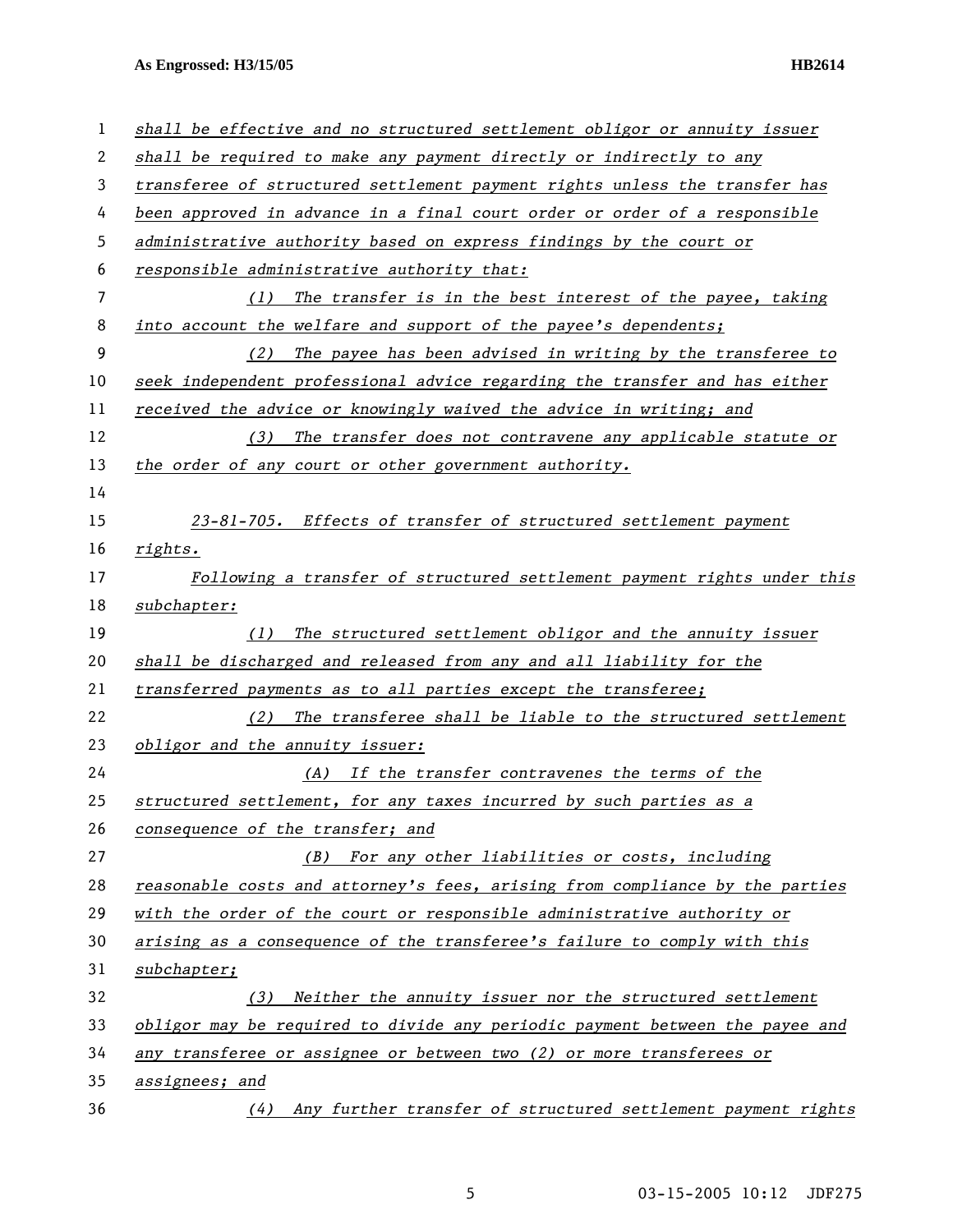| 1  | by the payee may be made only after compliance with all of the requirements   |  |
|----|-------------------------------------------------------------------------------|--|
| 2  | of this subchapter.                                                           |  |
| 3  |                                                                               |  |
| 4  | 23-81-706. Procedure for approval of transfers.                               |  |
| 5  | An application under this subchapter for approval of a transfer of<br>(a)     |  |
| 6  | structured settlement payment rights shall be made by the transferee and may  |  |
| 7  | be brought in the county in which the payee resides, in the county in which   |  |
| 8  | the structured settlement obligor or the annuity issuer maintains its         |  |
| 9  | principal place of business, or in any court or before any responsible        |  |
| 10 | administrative authority which approved the structured settlement agreement.  |  |
| 11 | Not less than twenty (20) days prior to the scheduled hearing on<br>(b)       |  |
| 12 | any application for approval of a transfer of structured settlement payment   |  |
| 13 | rights under § 23-83-704, the transferee shall file with the court or         |  |
| 14 | responsible administrative authority and serve on all interested parties a    |  |
| 15 | notice of the proposed transfer and the application for its authorization,    |  |
| 16 | including with the notice:                                                    |  |
| 17 | (1) A copy of the transferee's application;                                   |  |
| 18 | (2)<br>A copy of the transfer agreement;                                      |  |
| 19 | (3)<br>A copy of the disclosure statement required under § 23-83-             |  |
| 20 | 703;                                                                          |  |
| 21 | A listing of each of the payee's dependents and each<br>(4)                   |  |
| 22 | dependent's age;                                                              |  |
| 23 | (5)<br>Notification that any interested party is entitled to                  |  |
| 24 | support, oppose, or otherwise respond to the transferee's application, either |  |
| 25 | in person or by counsel, by submitting written comments to the court or       |  |
| 26 | responsible administrative authority or by participating in the hearing; and  |  |
| 27 | $(6)(A)$ Notification of:                                                     |  |
| 28 | The time and place of the hearing; and<br>(i)                                 |  |
| 29 | (ii)<br>The manner in which and the time by which                             |  |
| 30 | written responses to the application must be filed in order to be considered  |  |
| 31 | by the court or responsible administrative authority.                         |  |
| 32 | The time by which written responses to the application<br>(B)                 |  |
| 33 | must be filed shall be not less than twenty (20) days after service of the    |  |
| 34 | transferee's notice.                                                          |  |
| 35 |                                                                               |  |
| 36 | 23-81-707. General provisions - Construction.                                 |  |